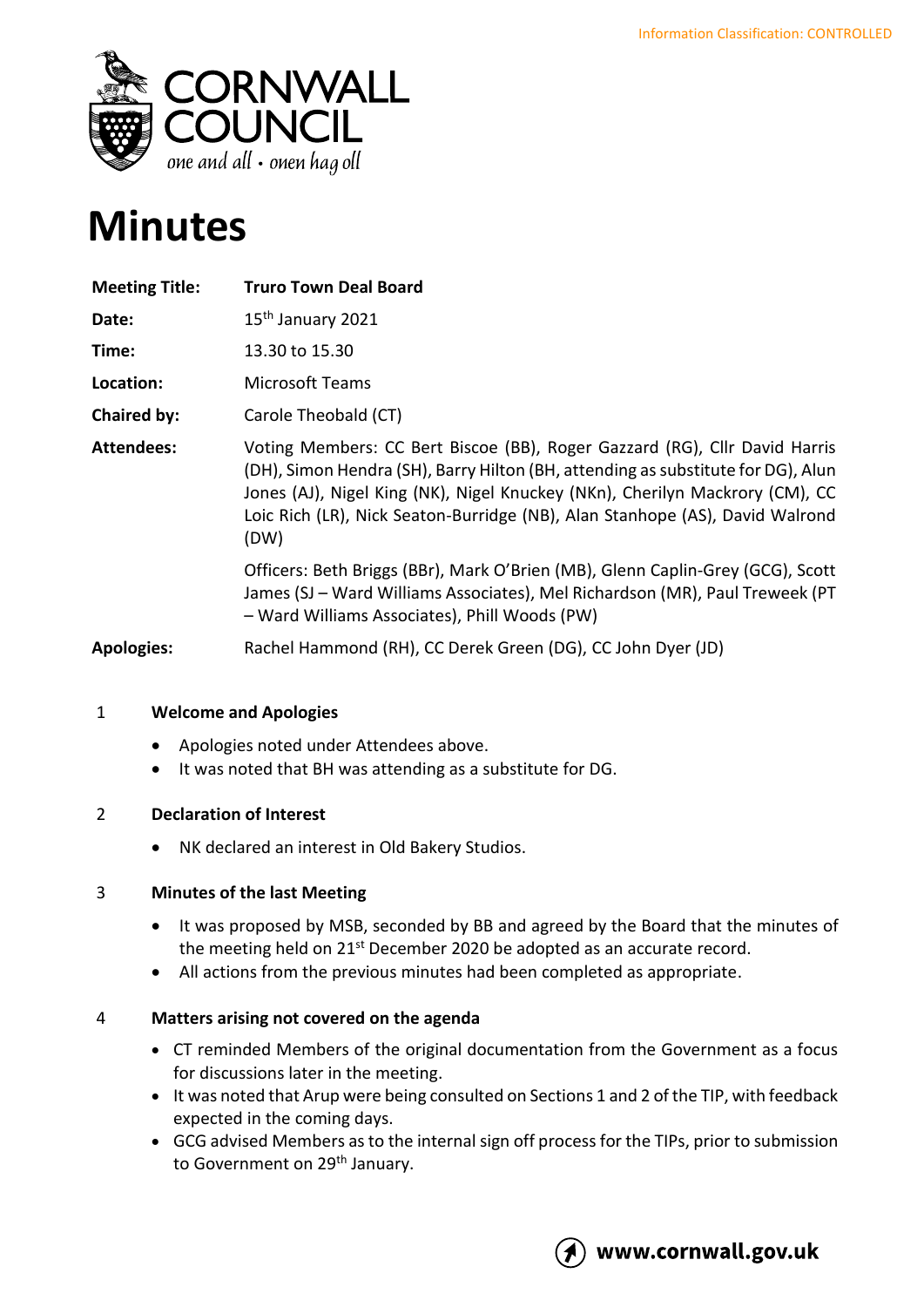## 5 **Star Chamber session feedback**

- AS noted that, as per agreement at previous Board meeting, a session had been arranged with WWA, MR and selected Board Members (BB, NSB, DH, AS and CT although CT was unable to attend).
- SJ shared a presentation with the Board to provide a summary of the session (circulated to Board Members with minutes).
- DH queried the deliverability of the Boscawen project and what sports provision would be provided.
- RG advised that delivery would be outsourced, and the details would be worked up during full business case development.
- NK advised that the focus would be on indoor leisure-based pursuits and companies will rent space for this provision. It was noted that this would also be fully worked up during business case development.
- New Life for City Buildings the focus of this project was discussed, with the DevCo being queried. AS advised that TCC was leading on this project, with a CIC currently being created.
- The Pydar contribution was discussed with Members considering the recommendation that best strategic fit for the Towns Fund would be to contribute towards The Hive scheme. Deliverability of this project within the Towns Fund deadline was discussed, with GCG indicating that timeframe of the Pydar delivery phase fit with the deadline.
- MR noted that Arup were being consulted in terms of how the overall project funding be best reflected in the TIP.

## 6 **TIP 2 Summary Documents**

- TIP 2 templates for each project had been circulated with the agenda pack.
- The current total was over the advised maximum £25m and it was noted that the TIP would be subject to additional scrutiny if submitted at this level.
- There was extensive discussion as to whether figures should be revised downwards or whether the TIP should be submitted with a larger ask given the transformational nature of the projects. The discussion concluded with the majority of Members feeling that the vision of the TIP justified the ask of over £25m.
- There was also discussion around inclusion of a proposed 1% increase on the Towns Fund allocation in order to contribute to the funding of a Project Management Office, with some Members seeing the merit of this support being factored in while others felt that Truro Town Deal Board should operate alone going forward.
- GCG advised that this would operate across the four Cornish towns and thus provide economy of scale. He also advised that other towns were opting to include this figure.
- GCG also noted that the inclusion of this additional ask would generate important conversation with Government about the requirement to support towns in developing and delivering projects.
- CM advised that she would speak to her colleagues in Government to raise the issue of additional funding being required for business case development, and also colleagues in towns who submitted in earlier cohorts, to establish how they had managed project delivery costs.
- In order to make this request, CM noted that she would need detail of what the capacity budget had been spent on thus far and therefore requested an updated budget to be provided.